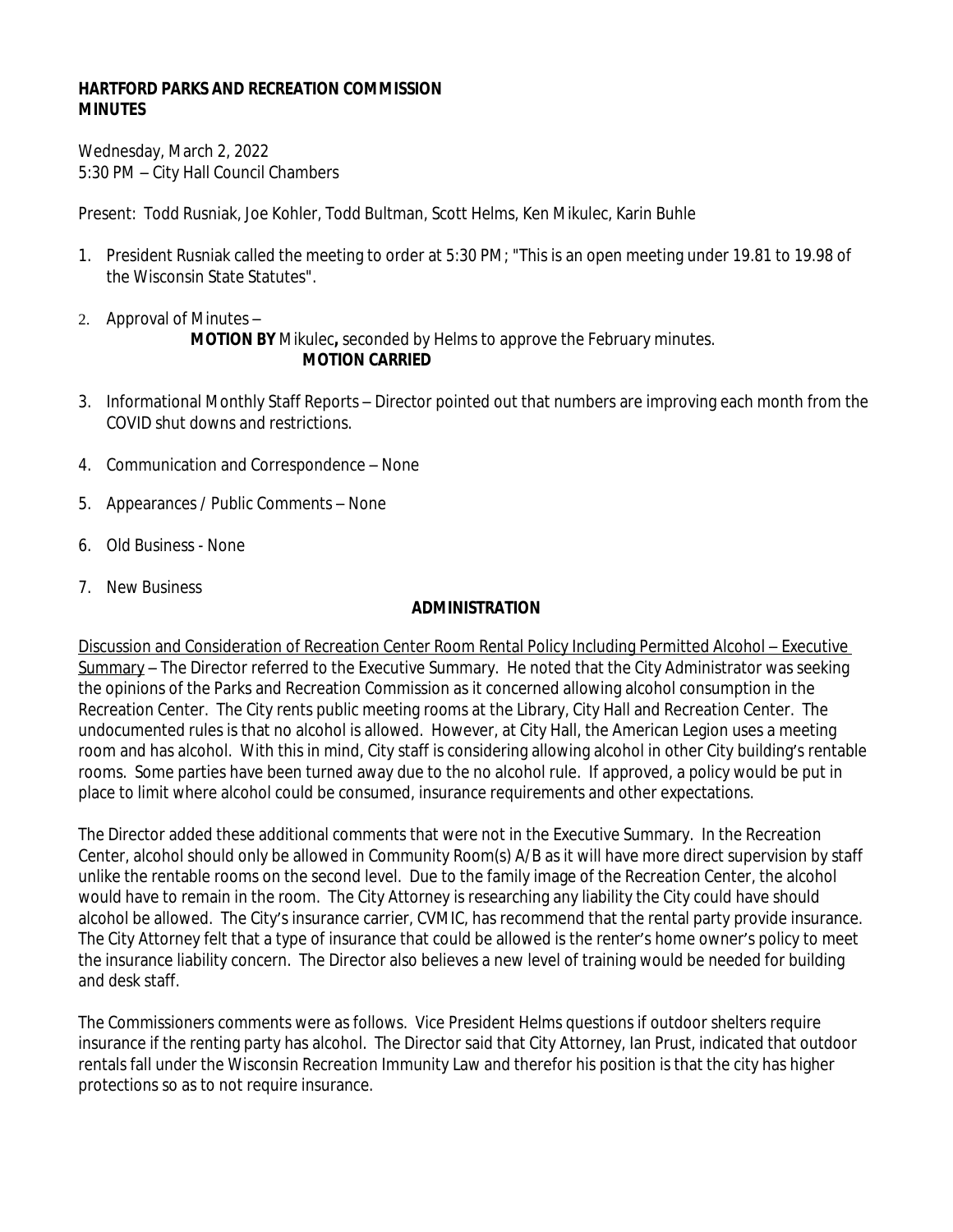While Alderperson Kohler is concerned how staff would be trained to handle any difficult situations that may arise due to alcohol consumption, he also believes the staff would do just fine. He also believes it is prudent for the City Attorney to research any liability, especially with having a pool/swim parties, but in general, felt the rentals at the Recreation Center are typically 'tame', as they are often for only short time periods of time for simple parties like showers. Also, Alderperson Kohler commented that since we are not providing or serving the alcohol, it alleviates some of the liability the City may have. He is interested in other Recreation Centers policies and recommends limiting the alcohol to beer and wine, Hard liquor could be added later, after a 'test' period. He also suggests a policy of no drinking prior to entering the pool. The Director indicated that was not possible to enforce and know who had been drinking. He confirmed however that alcohol could not leave the rental room.

President Rusniak says it should be limited to only the two front rooms and no consumption of anyone under 21 regardless of parents being present.

Vice President Helms asked what type of supervision would the Library or City Hall have. The Director is unaware. He commented that perhaps the Police would monitor the rentals at City Hall and does not know what supervision is provided during library rentals, especially if they are after operating hours.

Commissioner Buhle commented that she is concerned about the family image of the Center but also doesn't believe rentals would be consuming a great deal of alcohol. However, she commented, that should it become an issue, the policy could always be eliminated.

Commissioner Mikulec is in favor of allowing alcohol in the building believing that the type of rentals we host are not the type to have drunken issues. He also commented to try a 'pilot' program with just the front rental rooms and if it goes well, expand it to other rooms in the facility. He stated that allowing alcohol will be good.

Commissioner Bultman suggested having a higher deposit should staff believe it would be wise in case of higher damage or clean up.

Collectively the Commission supported a trial rental policy for allowing alcohol in Community Room A/B with consideration for no hard liquor and age must be 21. Nor formal motion was presented.

Recommendation to Approve Architectural Design Inc. to Complete Three Park Restroom Remodel Design Plans -Executive Summary – The 2022-2023 Capital Improvement Program includes remodeling of the park restrooms at Woodlawn, Independence and Willowbrook Park for a total of \$230,000. This project will be funded by General Obligation Debt and a Community Development Block Grant funding. This Grant was awarded as the bathroom remodels will also be addressing ADA compliance. The restrooms also need updates due to age and will include updating interior finishes, lighting/electrical and entrances.

Staff is recommending the design service of Architectural Design Inc., Gene Eggert which will include:

Schematic Design – floor plan, interior elevation plan, exterior elevation plan. Design Development – Preparing toilet space Construction Drawings – Prepare final drawings for permitting and construction Structural Engineering – should structural changes be necessary

The total proposed cost for these services is 12,924.74 of which \$1500 is included for structural engineering if needed.

The Independence Park restroom project was not scheduled for work until 2023. Soon after the 5 year CIP budget schedule was confirmed, information regarding the CDBG Grant became available that supports moving the project earlier to be completed with the other two restrooms in 2022 as the Grant requires all works to be completed by October 31, 2022. The Grant portion of the Independence Bathrooms is \$15,000. As the GO Debt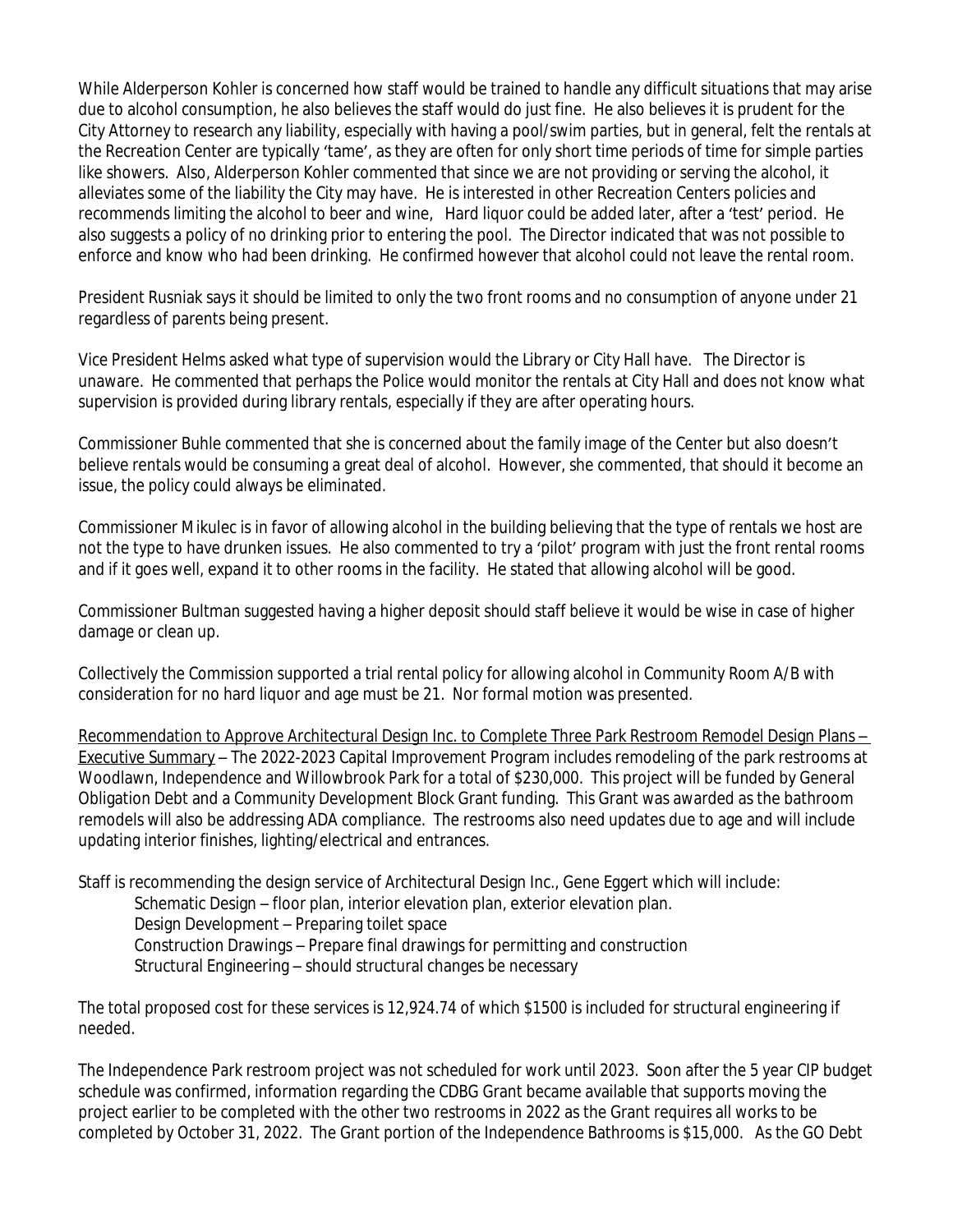borrowing cycle for the years 2022-23 will make the additional funds available at the time of borrowing, staff recommends the project is changed within the CIP and approved in the 2022 budget.

Alderperson Kohler asked how staff chose Architectural Design, Inc. The Director explained that last summer staff had a construction company give a cost estimate for budget purpose. The construction company said the project really needed architecture design plans and recommended a local architect they have used, Gene Eggert. Staff meet with Gene, felt good about his work experience, knowledge and felt his preliminary price estimate was very fair. In January, staff prepared a request for proposal (RFP) and sent it to Architectural Design Inc. The Director stated that a second proposal was not obtained. Alderperson Kohler went on to stress that as this project, for the Grant purposes, needs to be completed by October 31, staff should not delay as materials could be very difficult to get. He advises that staff proceeds with caution on costs and deadlines.

**Motion** by Kohler, seconded by Bultman to approve staff's recommendation that Independence Park restroom project is moved from 2023 to 2022 in the CIP schedule and to approve entering into an agreement with Architectural Design Inc., Erin, Wisconsin to complete the restroom remodel design plans for Willowbrook, Woodlawn and Independence Park at a cost not to exceed \$12,924.79.

## **MOTION CARRIED**

## **RECREATION PROGRAMS / ACTIVITIES**

Cops and Ballers – Co-Op Program with Slinger Parks and Recreation and the Hartford and Slinger Police Department. Kids ages 6-14 will focus on positive activities while working on basketball skills with contest and games played with and against the officers. Saturday, April 16, 9:30-11:00 AM.

# **ADULT / YOUTH SPORT**

Youthball Registration – Registration has ended with over 350 youth registered. Some leagues are closed but other leagues are open for late registrations based on creating nice roster numbers and number of teams per league. Staff will begin looking at the number of sponsors and coaches that have registered and begin making team rosters. Umpires will be needed.

Baseball Clinics- Indoor clinics for ages 4-6 and 7-9 held on Saturdays, April 2-May 7.

Football Camps – Outdoor camp with HS coaches and players held on Thursdays, April 21-May 19 for ages 5-8 and 9-11.

Alumni Basketball Tournament- After a 2-year COVID hiatus, this Basketball Tournament is scheduled for Saturday, April 16. Teams of up to 6 to be made with a majority of HUHS graduates.

# **AQUATICS**

Veterans Memorial Aquatic Center

Summer Staff Report – The Aquatic Fitness Supervisor has been reaching out to previous staff and accepting new staff applications. At this time, he sees a need for more lifeguards as he typically likes to hire 40 guards and currently, we he has 30.

There is a lifeguard class the department is offering in April. Staff is reviewing incentives for people to take this class. One incentive is to return a portion of the course fee should the student guard for us. The Commission was in favor of this idea even suggesting offering a higher incentive and placing an hour minimum on 'earning' the incentive.

Signicast Aquatic Center